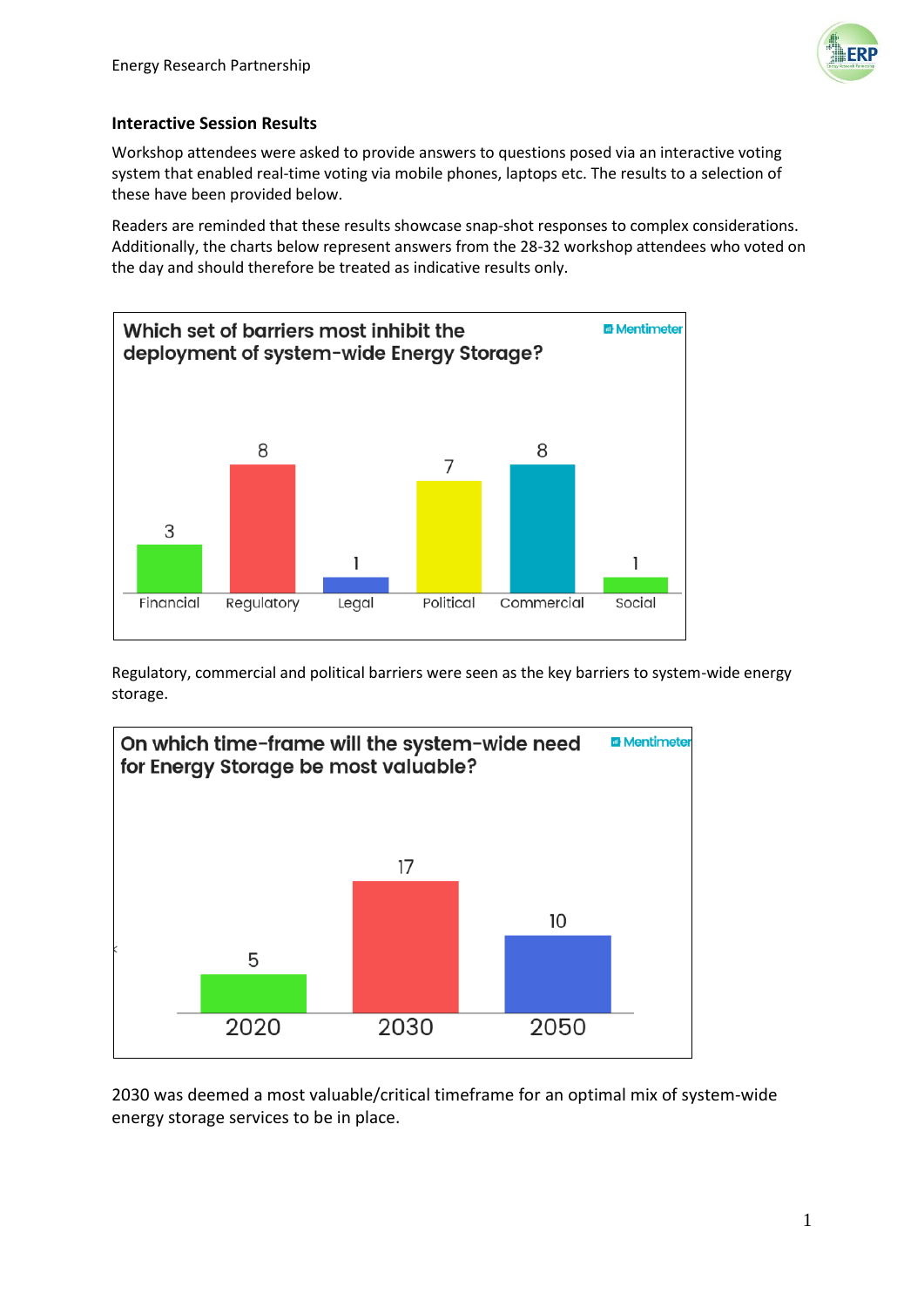



Resilience and Flexibility (optionality) were key themes from the day; with security, lower system cost providing secondary themes.



Electrical storage was deemed to be of greatest importance, followed by gas and thermal storage.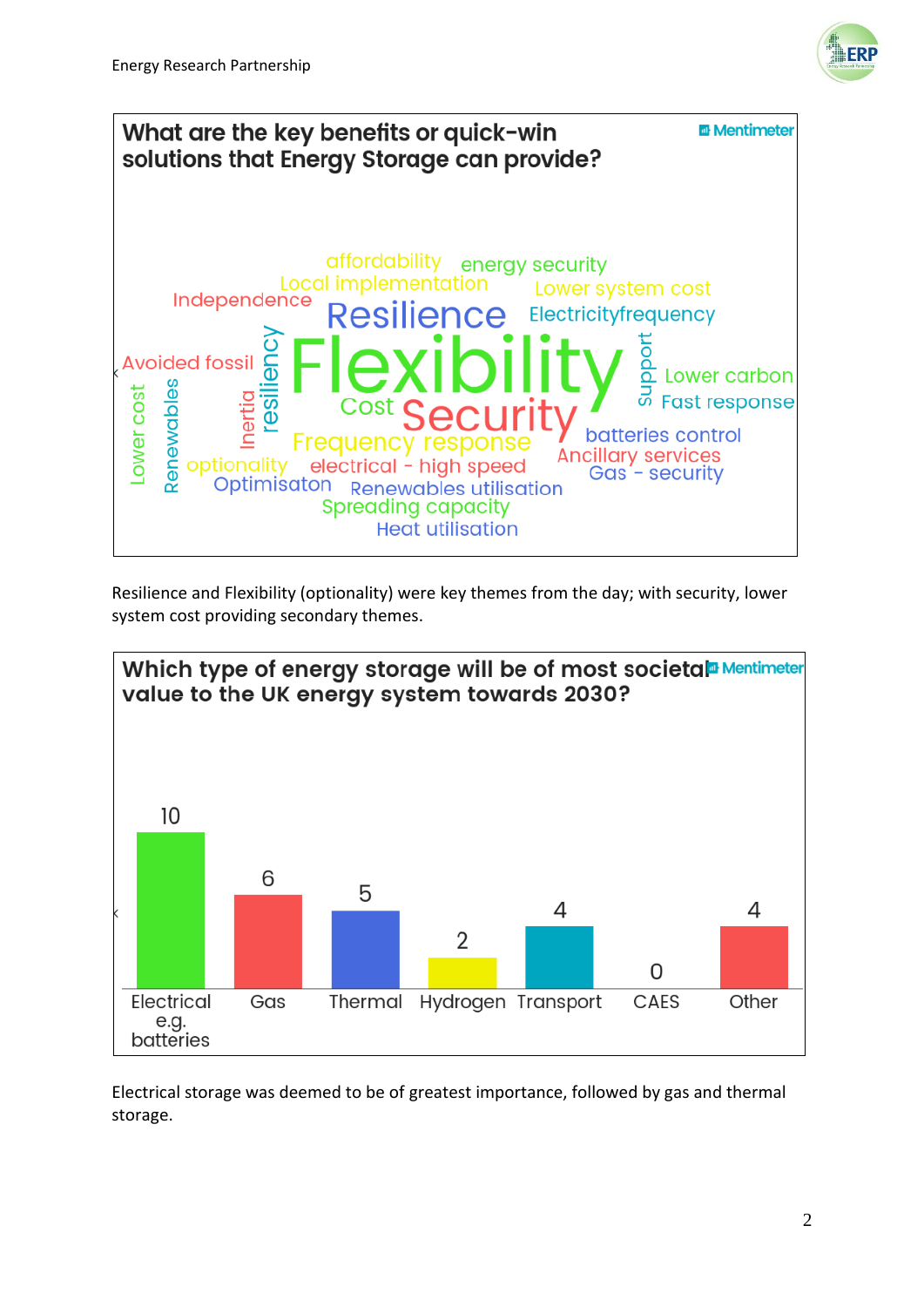



A key message from the day was that a dedicated independent party, or dedicated government body should be assigned as a tool to design, advise on and facilitate the UK energy system from a whole-systems perspective.



As shown above, the question of whether storage requires its own regulatory treatment or its own governance framework created a fairly even split amongst workshop attendees. Since the workshop, a number of additional interviews have been carried out and so far, the answer leans more towards 'no'. It is felt that a truly flexible and resilient market should be able to accommodate storage and its services.